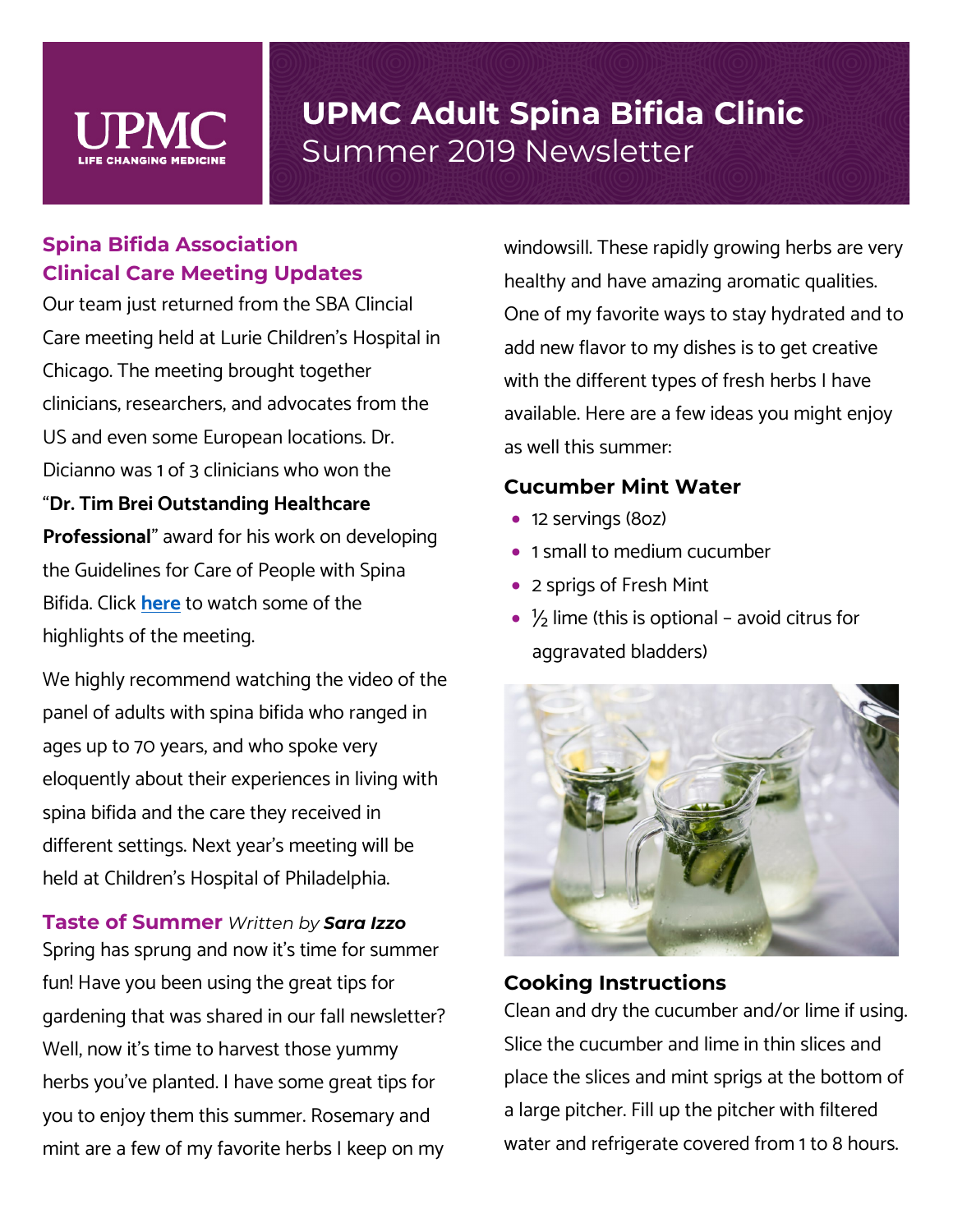

Save on waste and use refillable bottles throughout the day!

#### **Seared Trout**

(or any oily fillet fish with skin)

- 1 whole trout filleted and cleaned
- 3 sprigs fresh rosemary
- 3 sprigs fresh thyme
- 2 whole garlic cloves
- 1 fresh lemon
- Sea salt and pepper to taste
- Olive oil

### **Cooking Instructions**

With clean hands, lightly dry the inside and outside of the fish with a paper towel. Heat up your cast iron skillet or large frying pan to medium heat. Waiting until your pan is nice and hot, pour about 2 tablespoons of olive oil on the skin side of your fillet and salt and pepper. Once your skillet is hot, add 2 tablespoons of olive oil to the pan along with the garlic and fresh herbs. Sautéing for 1 minute, push the garlic and herbs to the side of your pan and add the fish skin side down in the middle of your hot skillet. Cook for 3 minutes. While cooking salt and pepper the inside of your fish and then place the cooked herbs and garlic on top of the flesh side of the fish. Lightly oil the inside of the fish before flipping and cook for an additional 3 minutes.

Remove fish and discard herbs and garlic. Serve hot with fresh lemon for flavor. Be sure to add fresh vegetables with this light and flavorful meal!

### **Don't Forget to Wash Your Veggies!**

- Wash your vegetables by filling up a large bowl of clean water and  $\frac{1}{4}$  cup of white vinegar or apple cider vinegar. Rinse with fresh water and dry with paper towel. Fruits like berries and apples will stay fresh longer in the refrigerator if you wash them soon after from the store.
- You can also dampen a paper towel with vinegar and rinse with water for small amounts of fruits and veggies.



*"Summertime is always the best of what might be" – Charles Bowden*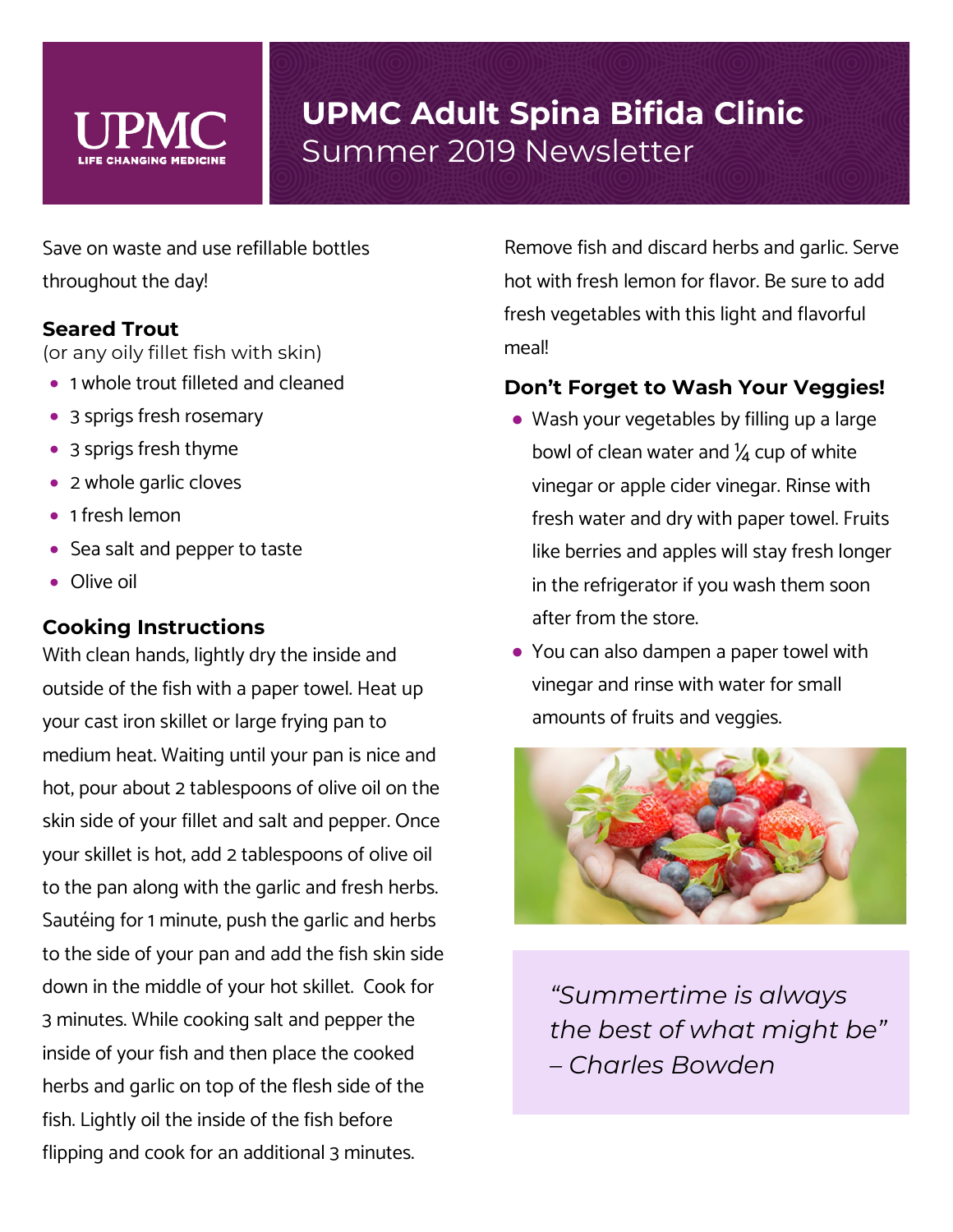

### **Living an Active Lifestyle with Spina Bifida**

*Written by Dan McCoy, ACE-CPT*

For individuals with Spina Bifida, living an active lifestyle can be physically and mentally challenging. More often than not, we find ourselves wanting to make a change, but not having any idea where to start. Spina Bifida can make general movements require much more energy than that of an able-bodied individual. Even so, there are many ways in which a person with Spina Bifida can lead a healthy and active lifestyle well into adulthood. Before we talk about the physical aspect of a healthy lifestyle, we need to talk about the mentality of living a healthy lifestyle.



For many of us, depression and anxiety are quite common. The addition of a daily workout routine, while highly recommended, may only increase these feelings. Before you move your body, you need to make a conscious decision

that you want to feel healthier and be as mobile as possible.

Getting over that initial "I don't want to do this," or "I am going to be so sore," or "I don't have time," mentality is the first step in starting your health and wellness lifestyle off right. We want to switch our mindsets from the above phrases to more positive thoughts such as, "I **get** to use this wheelchair and roll around as fast as I want," or "I **get** to use my arms as my legs," or "I am **able** to strengthen my body and mind with exercise." Phrases like these will help us see what our bodies can do and not look at what our bodies cannot do.

*"This may be uncomfortable, but I know the more I do it, the stronger I will get."*

After all, **everyone,** including those without disabilities, has moments or days where they focus on the perceived negatives in life rather than positives. The key is to be proud of our positives and realize everything we have is meant to strengthen us, not weaken us. It's up to us to use our bodies to be as strong as we can be. Once you make the mental commitment to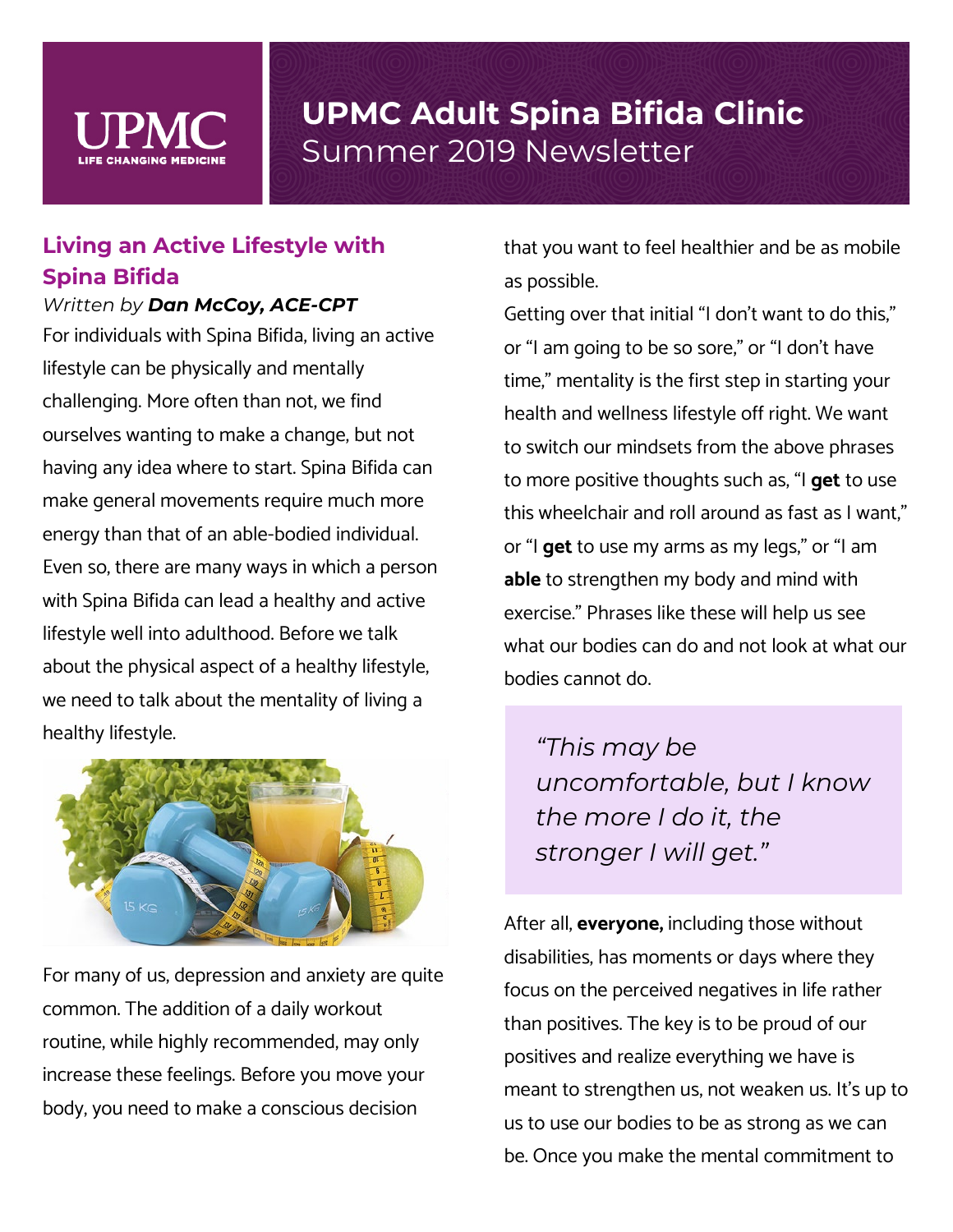yourself that you will lead a healthier lifestyle, you are ready to start planning your fitness program.

The Spina Bifida Association "Guidelines for the Care of People with Spina Bifida" state that it is recommended that adults with Spina Bifida should engage in **at least 150 minutes (2 hours 30 minutes) per week** of aerobic activity that is moderate-intensity, 75 minutes (1 hour 15 minutes) of vigorous intensity aerobic activity, or an equivalent combination of the two. While these guidelines will most certainly get you on the right track to achieving fitness goals, there are increased benefits to engaging in further activity beyond this.

If you are looking to increase muscle mass and strength, it is recommended that you engage in **at least 2 days of resistance training (muscle strengthening)** activity per week as well. Added benefits can be seen by engaging in more frequent exercise. I recommend anywhere from 3 – 6 days per week of some type of exercise for at least 30 minutes at a time.

If you are still having difficulty getting started, ask your friends and family and find out if they would like to exercise with you. Working out with another person has shown to increase

adherence and enjoyment in exercise. Whichever plan you choose, remember to stick to it as best as you can, but don't beat yourself up if you aren't progressing as quickly as you would like or if you miss a workout. We are all human. Health and Wellness is meant to be a life-long event. There is no reason to rush health. Enjoy the process and be proud of your accomplishments no matter how big or small. Remember, it's not what our bodies **can't** do, it's what our bodies **can** do that makes us strong and healthy. Click **[here](https://www.youtube.com/channel/UC8Fp1DipnMo9hawQhS8rmEw)** for a more in depth look at ways to begin your health and wellness journey as well as specific exercises to strengthen your shoulders.

#### **Summertime Tips**

#### *Written by Monica Still, RN, BSN*

It's summertime! Here are some tips to keep your cool and your health during the sultry summer days:

- **1. Check the temperature of any seat before you sit.** Dark colored seats hold heat that we might not feel. When it's hot enough they can cause a burn.
- **2. Keep your feet covered.** Barefoot feels awesome but it does come with risks, even if you aren't ambulatory. WIth diminished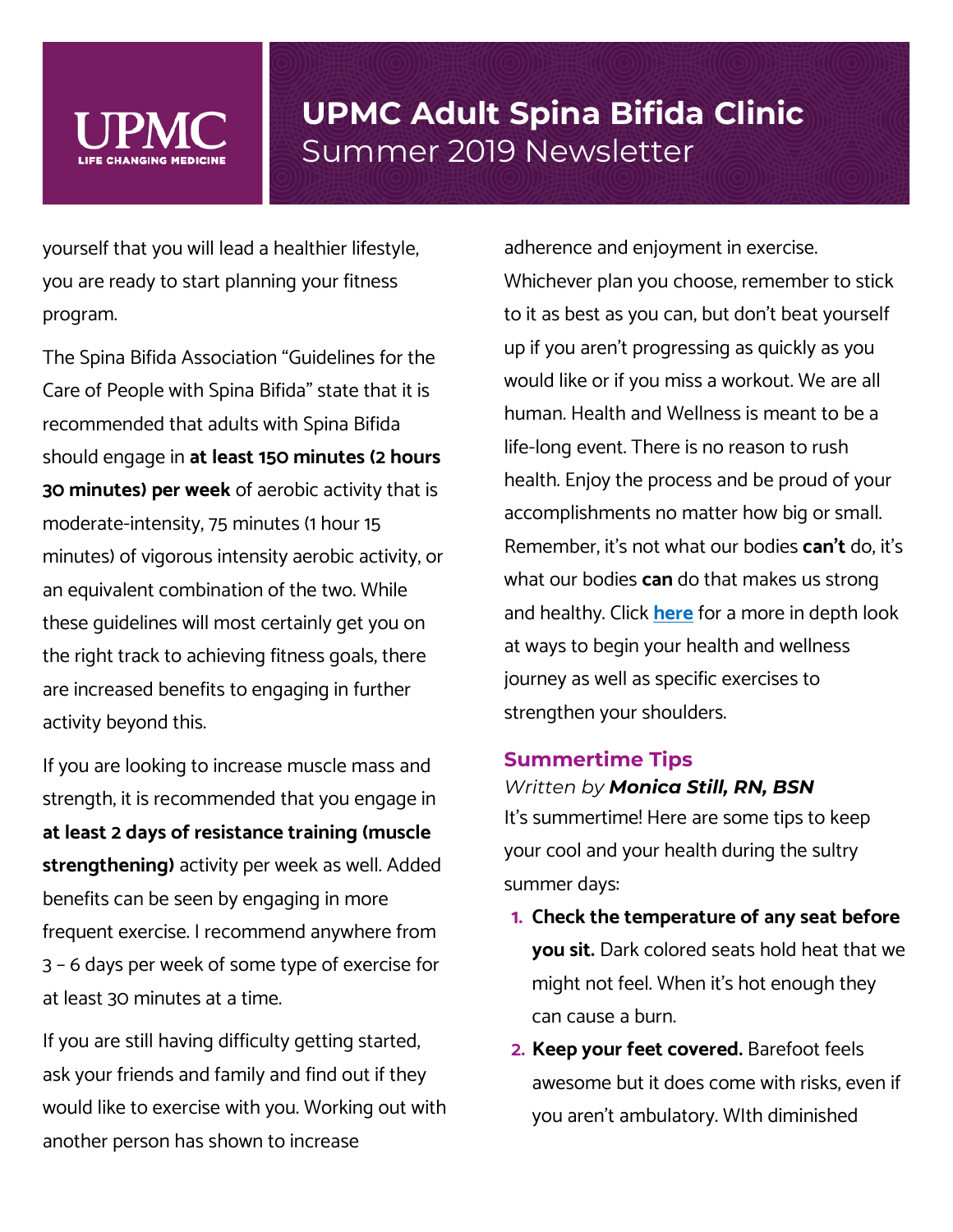

sensation and non-protected feet it's easy to get an injury.

- **3. Keep drinking water.** Dehydration is much worse than having to cath more. Try adding different fruits like lemon or lime to water to make it tastier.
- **4. Look at your medicines.** See if any of them have a warning to not to spend time out in the sun.
- **5. Wear sunscreen.** Remember that the sun can burn your legs when you are sitting.
- **6. Take breaks.** Be sure to plan for rest breaks in between activities.
- **7. Be prepared.** If traveling, keep extra supplies with you. You never know what might happen.

#### **8. Have fun!**



### **Summer Activities to Stay Active and Healthy** *Written by Rachel Young, CRNP*

We would love to hear about a new connection to a friend or organization that you found within your area that offered an opportunity for

exercise or active community outing. It is important for both our physical and mental health to stay active. It is also important as we transition in to adulthood to establish friendships and relationships that keep us connected. There are many organizations within the Pittsburgh and surrounding areas that are offering fun outdoor adventures. Below are some organizations providing fun activities for active lifestyles:

#### **HOPE Network**

**[Facebook.com/HopeNetworkPA](https://www.facebook.com/HOPENetworkPA/)**

**Three Rivers Adaptive Sports [Traspa.org](https://www.traspa.org/)**

**National Center on Health, Physical Activity and Disability (NCHPAD) [NCHPAD.org](https://www.nchpad.org/)**

#### **Mindul Eating**

#### *Written by Sabrina Palmieri, RD, LDN.*

Following a healthful eating plan includes learning about what foods to choose and those to limit. In addition to adjusting what you eat to manage good health, it may be just as helpful to manage how you eat. Mindful eating is not a diet, but a practice of experiencing food with more focus and appreciation. The concept has roots in Buddhist teachings, which focuses on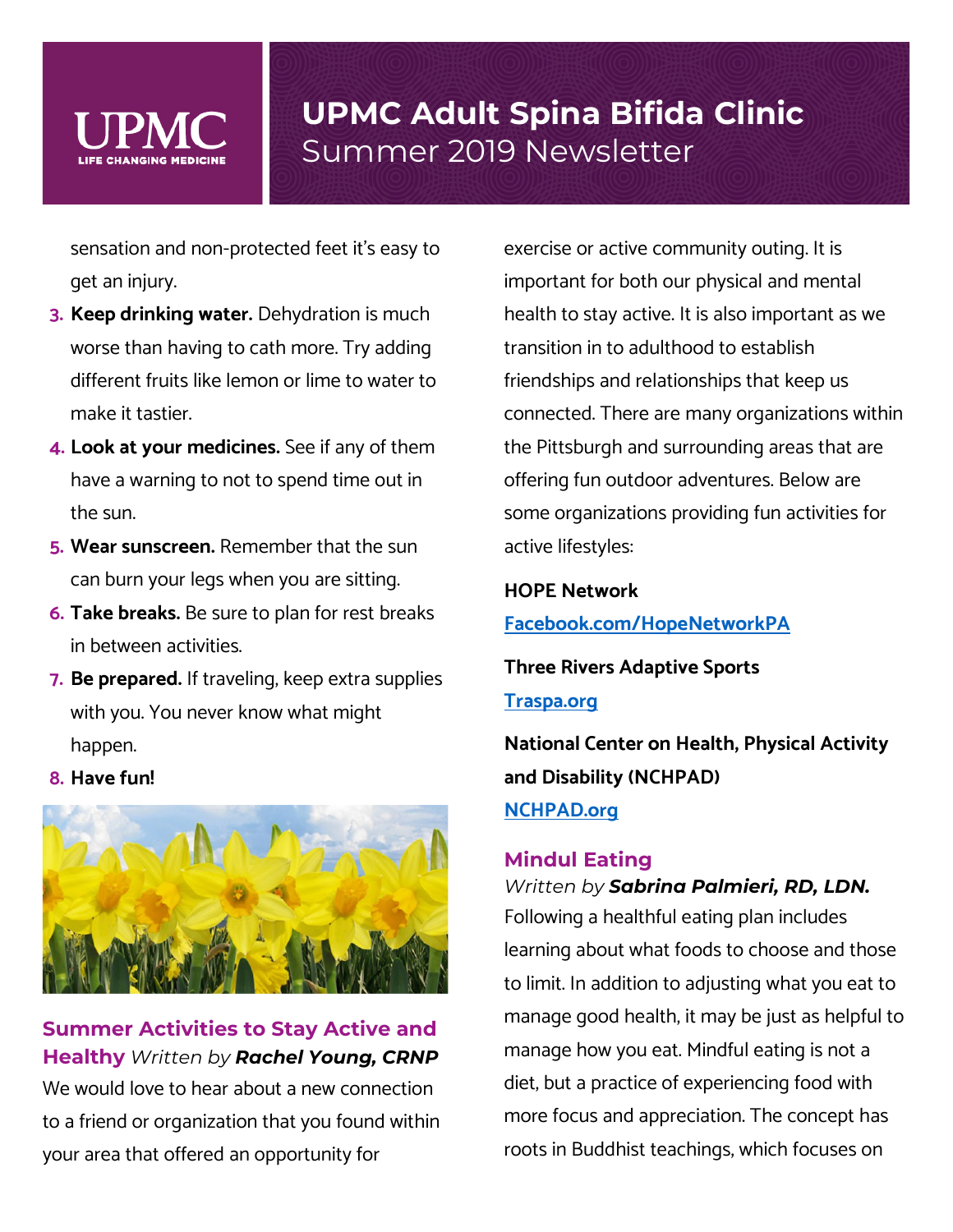

quieting the mind, slowing down, bringing your attention to a calm place, and eating thoughtfully. Studies have found that mindful eating can help individuals reduce overeating, lose weight, cope with chronic eating disorders and improve symptoms of Type 2 diabetes.

In today's fast-paced lifestyle, meal and snack times are often full of distractions such as eating while watching TV, talking on the phone, working, driving, or using social media. It is rare that when we are eating, we are only eating. Mindless eating habits can influence both what and how much we eat. Over time, small changes in the way you prepare, serve and eat your meals can lead to big improvements in your eating habits and your health.



**Putting it Into Practice**  Developing mindful eating practices is a journey that you can work towards over time. Experts

suggest starting gradually with mindful eating – eating one meal a day or week in a slower and more attentive manner. Mindful eating can be practiced anywhere and at any time. The following exercises are not to suggest eating all of your meals this carefully, but by practicing mindful eating, you may discover room for improvement in your own eating habits.

#### **How to Eat a Meal Mindfully**

- **1. Reflect.** Before you begin eating, take a moment to reflect upon how you feel. Are you rushed? Stressed? Sad? Bored? Physically hungry? What are your wants, and what are your needs? Differentiate between the two. After you have taken a moment to reflect, then you decide if you want to eat, what you want to eat, and how you want to eat.
- **2. Have a seat**. Don't eat on the go. You're less likely to appreciate your food when you are multi-tasking. It's also difficult to keep track of how much you are eating when you snack on the go.
- **3. Attend to your plate.** Remove distractions such as the TV or cell phones.
- **4. Appreciate the work.** Before you start to eat, pause and take a moment to acknowledge the work that went into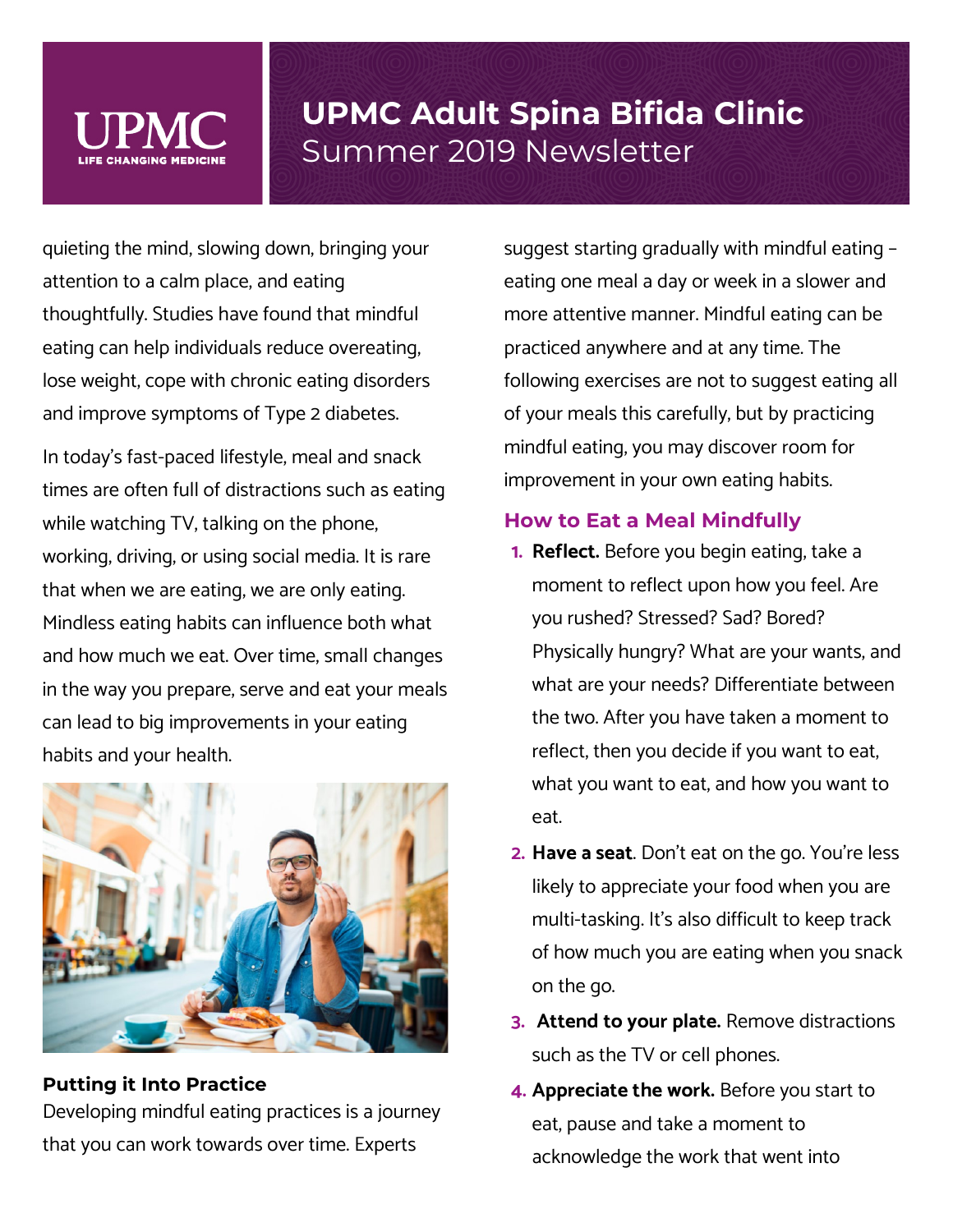

providing your meal — be it thanks to the farmers, the factory workers, the animals, our planet, the chefs, or even others at the table.

**5. Take time enjoy your balanced meal.** Put down the fork in between each bite. Enjoy the taste and the texture of your food. About halfway through the meal, check in and assess your hunger and increase in fullness. Ask yourself, "Am I satisfied?" and "Do I need to keep eating?" Listen to what your body tells you.



Mindful practices like these can shift your attention from your environment and thoughts to the present moment and the food you are eating. It may also make you more aware of your hunger level. If you are used to eating quickly or being distracted by other activities, eating mindfully may seem awkward at first. You may notice your mind drifting off the experience of

eating, but don't judge yourself and simply return to the awareness of that bite of food. As you continue to practice mindful eating and establish it as a habit, you will feel more comfortable doing it.

#### **Bottom Line**

Eating mindfully is eating with awareness. It is being present in the moment, for every sensation that happens, such as chewing, tasting and swallowing. Mindful eating can help to promote healthful eating habits, prevent overeating and in turn lead to overall good health. Developing mindful eating practices takes time. Be patient, see what you discover about your own eating habits, and savor the flavor of eating right.

### **Upcoming Events at Spina Bifida Association of Western Pennsylvania**

Some of the upcoming SBAWP include:

- **Adult Summer Camp:** June 30 July 6, 2019
- **John I Moroney III Memorial Golf Classic:** July 29, 2019 (**[Click here for event details](https://sbawp.org/events/31st-annual-john-l-moroney-iii-memorial-golf-classic/)**)

For more information, please visit the website at **[www.sbawp.org](http://www.sbawp.org/)**.